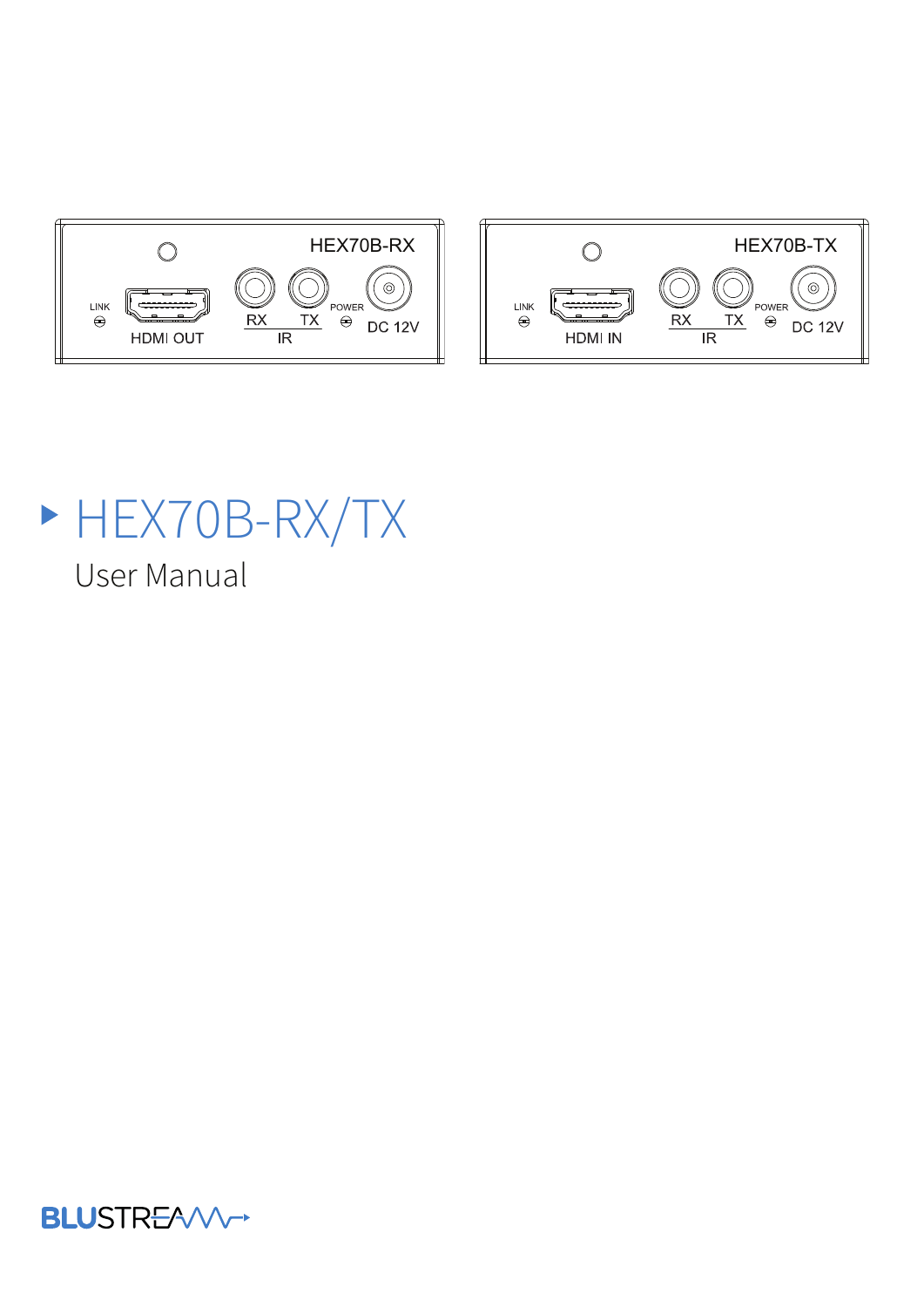#### **Thank you for purchasing this product.**

For optimum performance and safety, please read these instructions carefully before connecting, operating or adjusting this product. Please keep this manual for future reference.

#### **Surge protection device recommended**

This product contains sensitive electrical components that may be damaged by electrical spikes, surges, electric shock, lightning strikes, etc. Use of surge protection systems is highly recommended in order to protect and extend the life of your equipment.

#### **Safety And Performance Notice**

The transmission distances of HDMI over UTP cables are measured using TE CONNECTIVITY 1427071-6

EIA/TIA-568-B termination (T568B) of cables is recommended for optimal performance.

To minimize interference of the unshielded twisted pairs in the CAT5e/6 cable do not run the HDBaseT / Cat5e/6/6a cabling with or in close parallel proximity to mains power cables.

Do not substitute or use any other power supply other than the enclosed unit, or a Blustream approved replacement.

Do not disassemble either the Transmitter or Receiver units for any reason. Doing so will void the manufacturer's warranty.



# Contents

| $\int_0^1 f(t) \, dt = \int_0^1 f(t) \, dt = \int_0^1 f(t) \, dt = \int_0^1 f(t) \, dt = \int_0^1 f(t) \, dt = \int_0^1 f(t) \, dt = \int_0^1 f(t) \, dt = \int_0^1 f(t) \, dt = \int_0^1 f(t) \, dt = \int_0^1 f(t) \, dt = \int_0^1 f(t) \, dt = \int_0^1 f(t) \, dt = \int_0^1 f(t) \, dt = \int_0^1 f(t) \, dt = \int_0^1 f(t) \, dt = \int_0^1 f(t) \, dt = \int_0^1 f(t) \, dt$ | 03  |
|---------------------------------------------------------------------------------------------------------------------------------------------------------------------------------------------------------------------------------------------------------------------------------------------------------------------------------------------------------------------------------------|-----|
|                                                                                                                                                                                                                                                                                                                                                                                       | 03  |
|                                                                                                                                                                                                                                                                                                                                                                                       | 04  |
| Application Diagram                                                                                                                                                                                                                                                                                                                                                                   | .05 |
|                                                                                                                                                                                                                                                                                                                                                                                       | ()6 |
|                                                                                                                                                                                                                                                                                                                                                                                       | 06  |
|                                                                                                                                                                                                                                                                                                                                                                                       |     |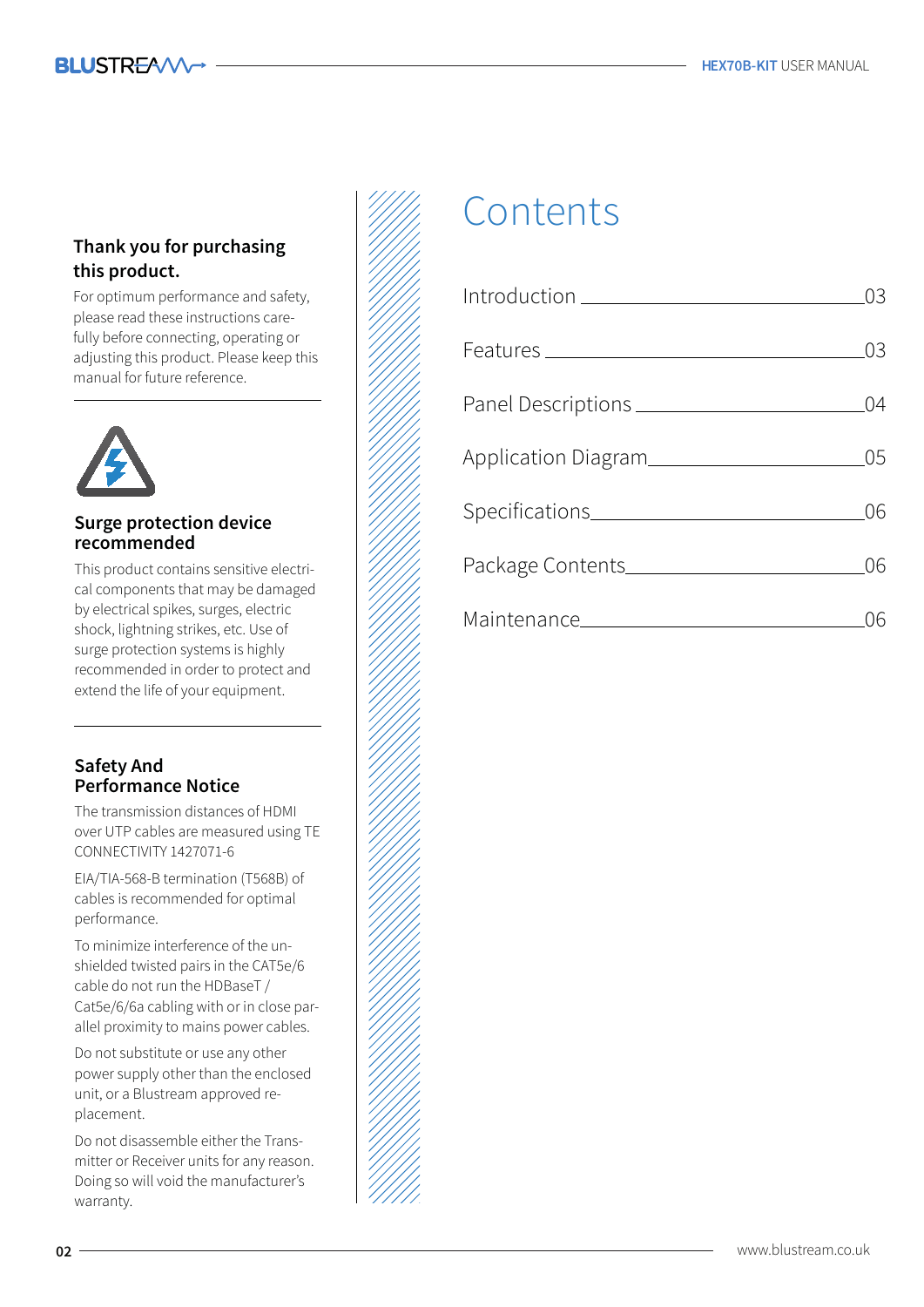# Introduction

Our HEX70B-KIT 4K HDBaseT™ extender set offers market leading features and outstanding value. The product delivers HDMI, Bi-directional IR and Bi-directional PoH (PoE) up to lengths of 70m.

#### **FEATURES:**

- Extends HDMI up to distances of 70m over single CAT cable
- Supports 4K UHD video up to 40m (3840 x 2160 @30Hz 4:4:4, 4096 x 2160 @24Hz 4:4:4, and 4K @60Hz 4:2:0)
- Supports all industry standard video resolutions including VGA-WUXGA and 480i-4K
- Supports 3D signal display
- Supports all known HDMI audio formats including Dolby TrueHD, Dolby Atmos, Dolby Digital Plus and DTS-HD Master Audio transmission
- Supports bi-directional IR from all input and output locations
- Supplied with Blustream IR receiver and emitters
- Supports bi-directional PoH (Power over HDBaseT™) to power extenders from either transmitter or receiver end
- HDCP compliant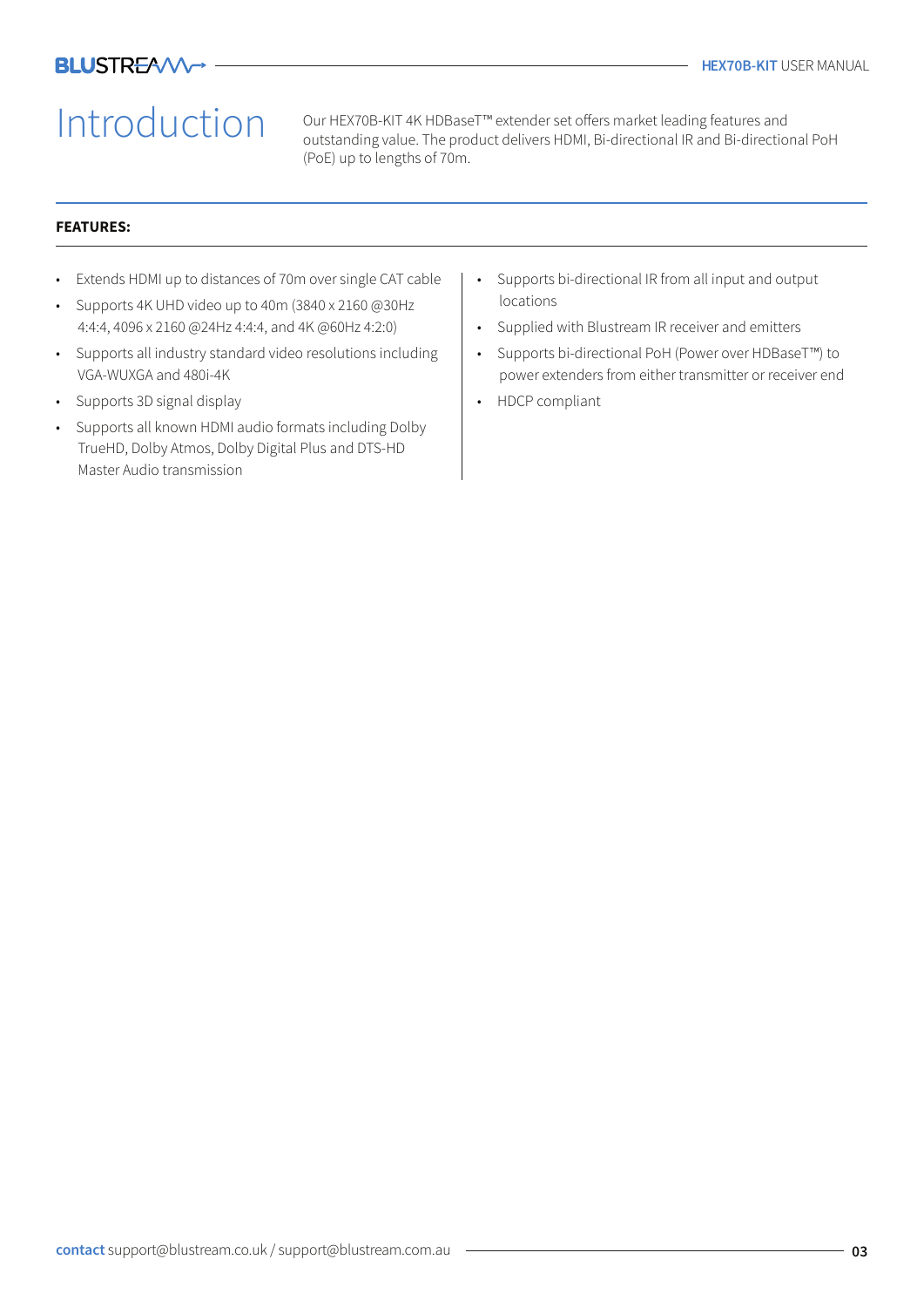#### **BLUSTREAVV-**

### Panel Description HEX70B-RX



## Panel Description HEX70B-TX

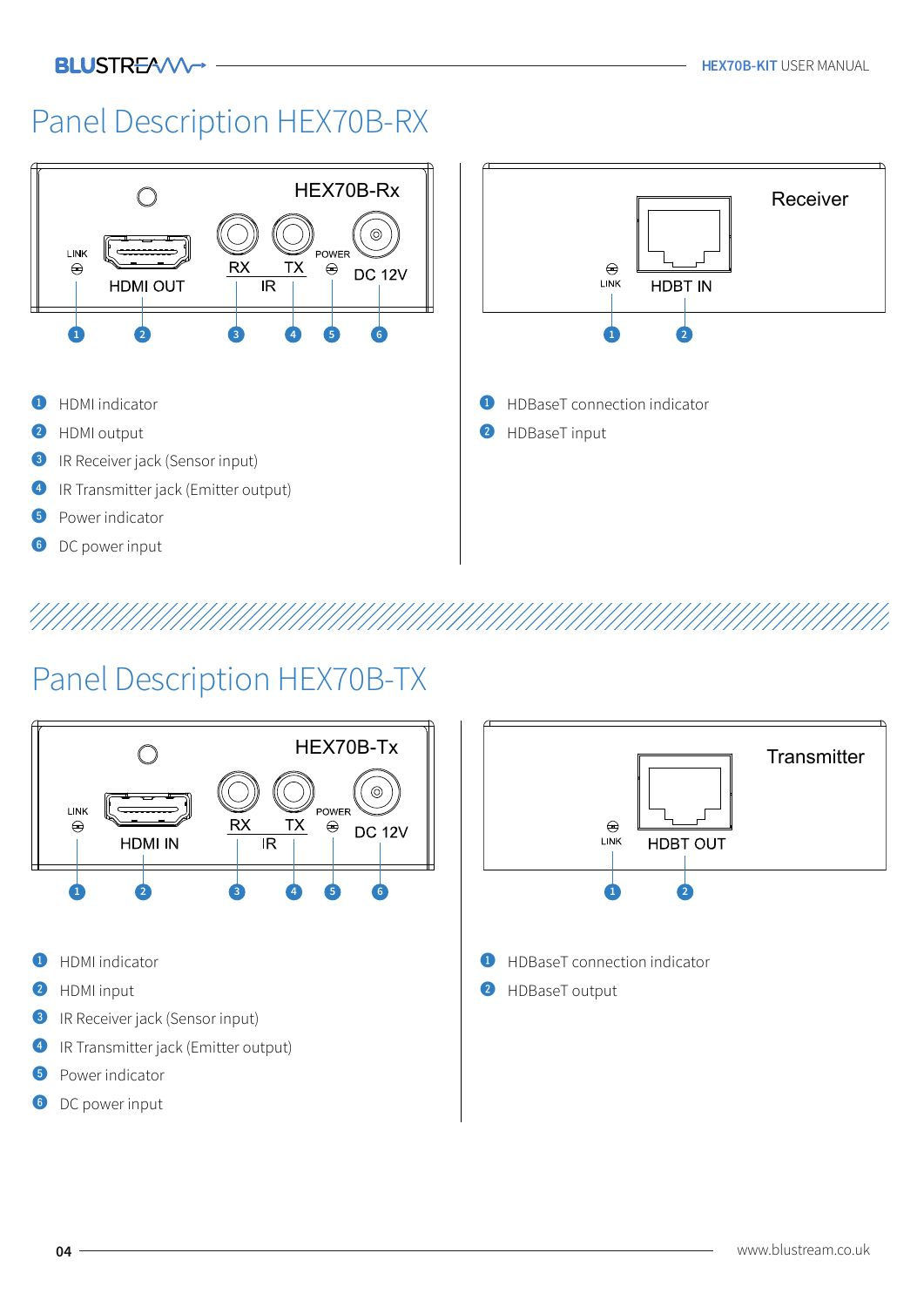**BLUSTREAVV** 

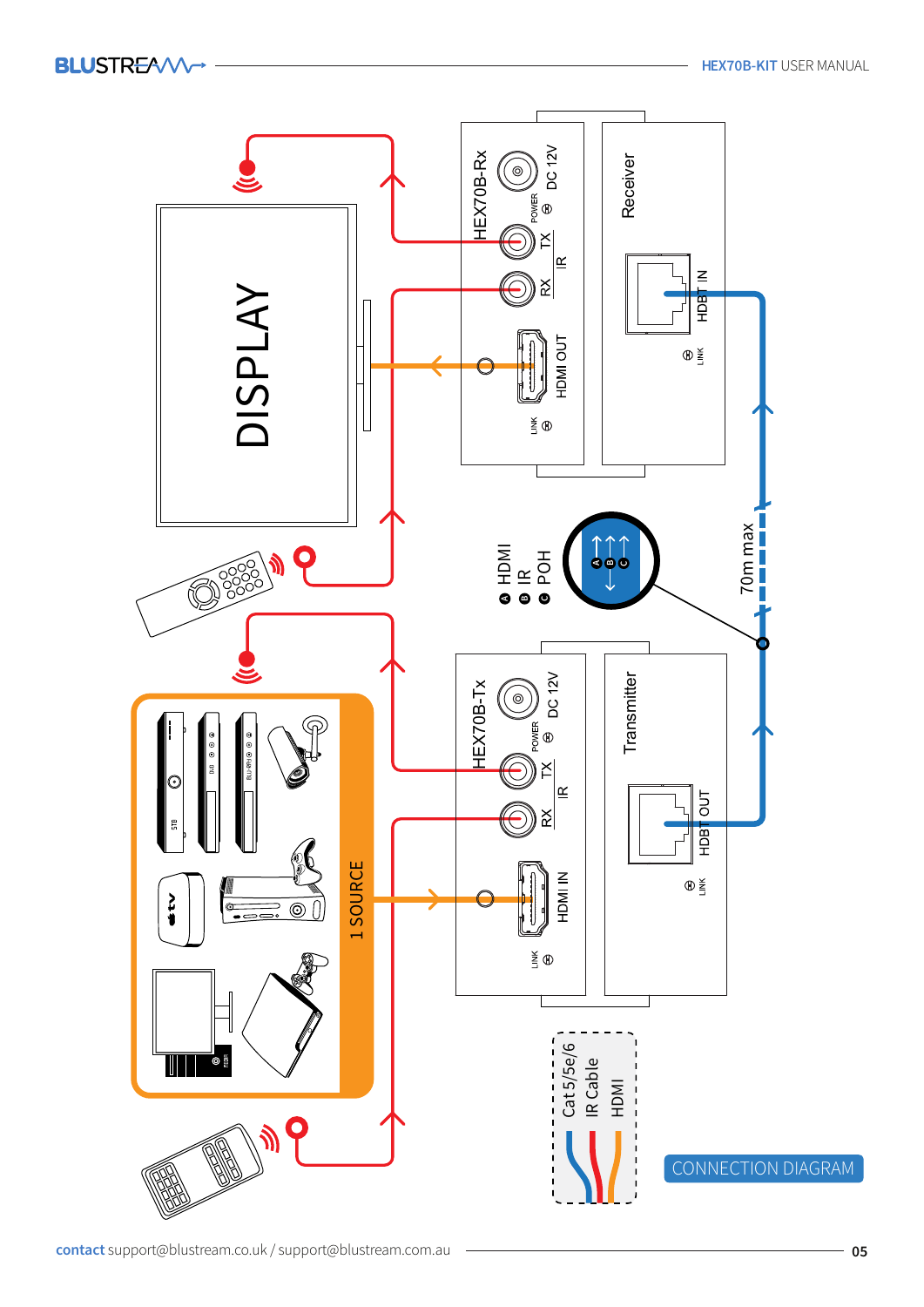### Specifications

| <b>Video Input</b>           | <b>HEX70B TX</b><br>1x HDMI Type A, 19-pin, female | <b>HEX70B-RX</b><br>1x HDBaseT™ RJ45               |
|------------------------------|----------------------------------------------------|----------------------------------------------------|
| <b>Video Output</b>          | HEX70B-TX<br>1x HDBaseT™ RJ45                      | <b>HEX70B-RX</b><br>1x HDMI Type A, 19-pin, female |
| <b>IR Input Ports</b>        | 2x 3.5mm stereo jack                               |                                                    |
| <b>IR Output Ports</b>       | 2x 3.5mm mono jack                                 |                                                    |
| <b>Power Supply</b>          | 12V/2A DC, screw type connector                    |                                                    |
| <b>Power Consumption</b>     | 9.5W                                               |                                                    |
| <b>Dimensions (WxDxH)</b>    | 105x73x27mm                                        |                                                    |
| <b>Shipping Weight</b>       | 0.4kg                                              |                                                    |
| <b>Operating Temperature</b> | 32°F to 104°F (0°C to 40°C)                        |                                                    |
| <b>Storage Temperature</b>   | -4°F to $140^{\circ}$ F (-20°C to 60°C)            |                                                    |
| <b>Rack-Mountable</b>        | Mounting kit included                              |                                                    |

**NOTE:** Specifications are subject to change without notice. Weight and dimensions are approximate.

### Package Contents:

- HEX70B-Rx\*
- 1 x 12V/2A DC power supply
- 1 x IR Emitter
- 1 x IR Sensor
- 1 x mounting brackets
- 1 x user manual
- HEX70B-Tx\*
- 1 x 12V/2A DC power supply
- 1 x IR Emitter
- 1 x IR Sensor
- 1 x mounting brackets
- 1 x user manual

\* HEX70B - Kit includes both Tx & Rx.

#### Maintenance

Clean this unit with a soft, dry cloth. Never use alcohol, paint thinner or benzene to clean this unit.